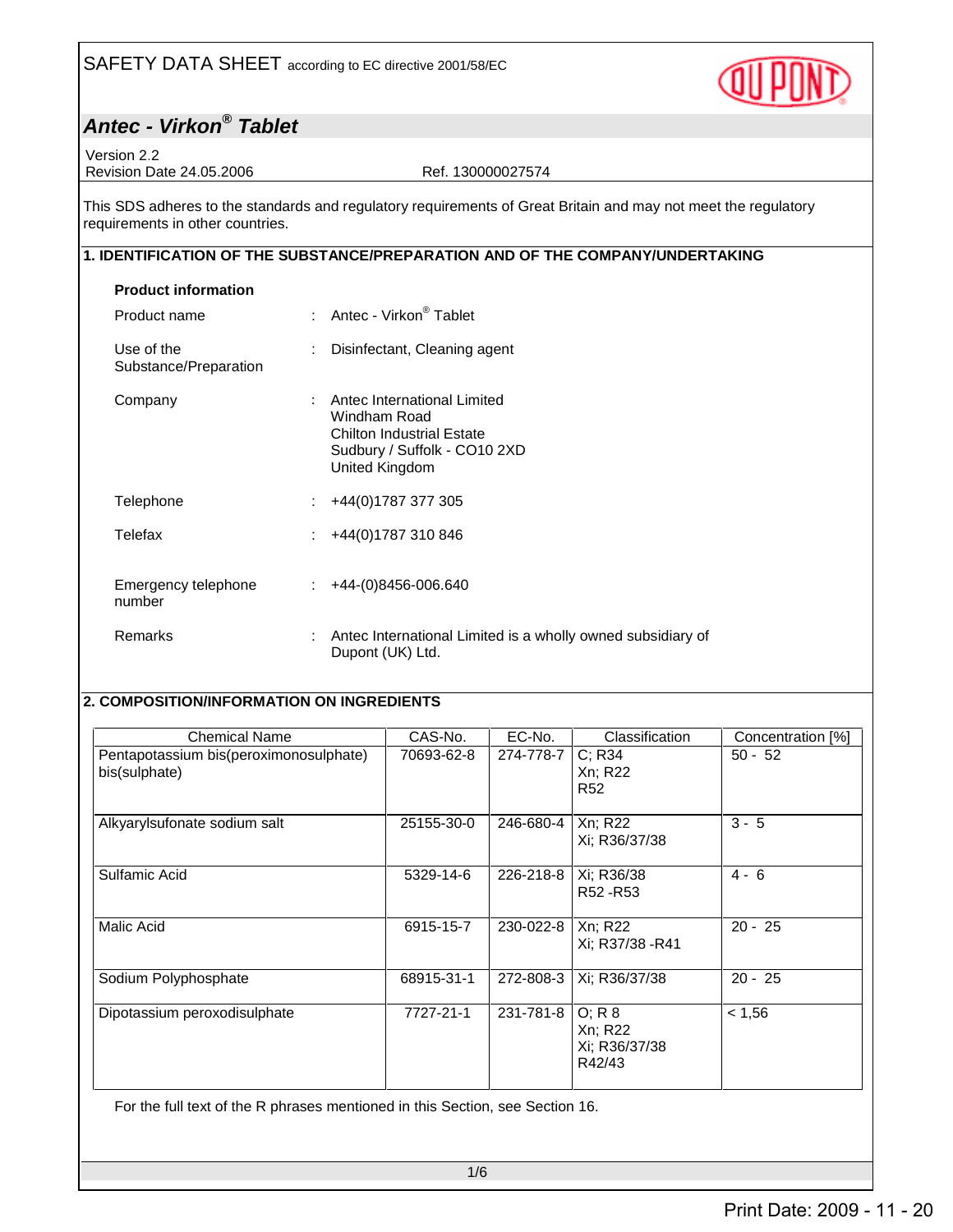

## **Antec - Virkon® Tablet**

Version 2.2 Revision Date 24.05.2006 Ref. 130000027574

| <b>3. HAZARDS IDENTIFICATION</b>                                                        |  |                                                                                                                                                 |  |  |
|-----------------------------------------------------------------------------------------|--|-------------------------------------------------------------------------------------------------------------------------------------------------|--|--|
| Irritating to skin.<br>Risk of serious damage to eyes.<br>Harmful to aquatic organisms. |  |                                                                                                                                                 |  |  |
| <b>4. FIRST AID MEASURES</b>                                                            |  |                                                                                                                                                 |  |  |
| General advice                                                                          |  | Never give anything by mouth to an unconscious person. If a person vomits<br>when lying on his back, place him in the recovery position.        |  |  |
| Inhalation                                                                              |  | Remove from exposure, lie down. If victim has stopped breathing: Artificial<br>respiration and/or oxygen may be necessary. Consult a physician. |  |  |
| Skin contact                                                                            |  | Wash off immediately with plenty of water. Consult a physician.                                                                                 |  |  |
| Eye contact                                                                             |  | Remove contact lenses. Rinse immediately with plenty of water and seek<br>medical advice. Call a physician immediately.                         |  |  |
| Ingestion                                                                               |  | Do NOT induce vomiting. If conscious, drink plenty of water. Call a physician<br>immediately.                                                   |  |  |
| <b>5. FIRE-FIGHTING MEASURES</b>                                                        |  |                                                                                                                                                 |  |  |
|                                                                                         |  |                                                                                                                                                 |  |  |
| Suitable extinguishing<br>media                                                         |  | Foam, Dry powder, Carbon dioxide (CO2),                                                                                                         |  |  |
| Specific hazards during fire<br>fighting                                                |  | Do not allow run-off from fire fighting to enter drains or water courses.                                                                       |  |  |
| Special protective<br>equipment for fire-fighters                                       |  | Wear self-contained breathing apparatus and protective suit.                                                                                    |  |  |
| Further information                                                                     |  | Use extinguishing measures that are appropriate to local circumstances and the<br>surrounding environment.                                      |  |  |
| <b>6. ACCIDENTAL RELEASE MEASURES</b>                                                   |  |                                                                                                                                                 |  |  |
| Personal precautions                                                                    |  | Evacuate personnel to safe areas. Use personal protective equipment.                                                                            |  |  |
| Environmental precautions                                                               |  | Try to prevent the material from entering drains or water courses.                                                                              |  |  |
| Methods for cleaning up                                                                 |  | Sweep up and shovel into suitable containers for disposal. Avoid dust formation.<br>After cleaning, flush away traces with water.               |  |  |
| Additional advice                                                                       |  | Dispose of in accordance with local regulations.                                                                                                |  |  |
| 7. HANDLING AND STORAGE                                                                 |  |                                                                                                                                                 |  |  |
| <b>Handling</b>                                                                         |  |                                                                                                                                                 |  |  |
| Advice on safe handling                                                                 |  | Avoid dust formation in confined areas. For personal protection see section 8.                                                                  |  |  |
| 2/6                                                                                     |  |                                                                                                                                                 |  |  |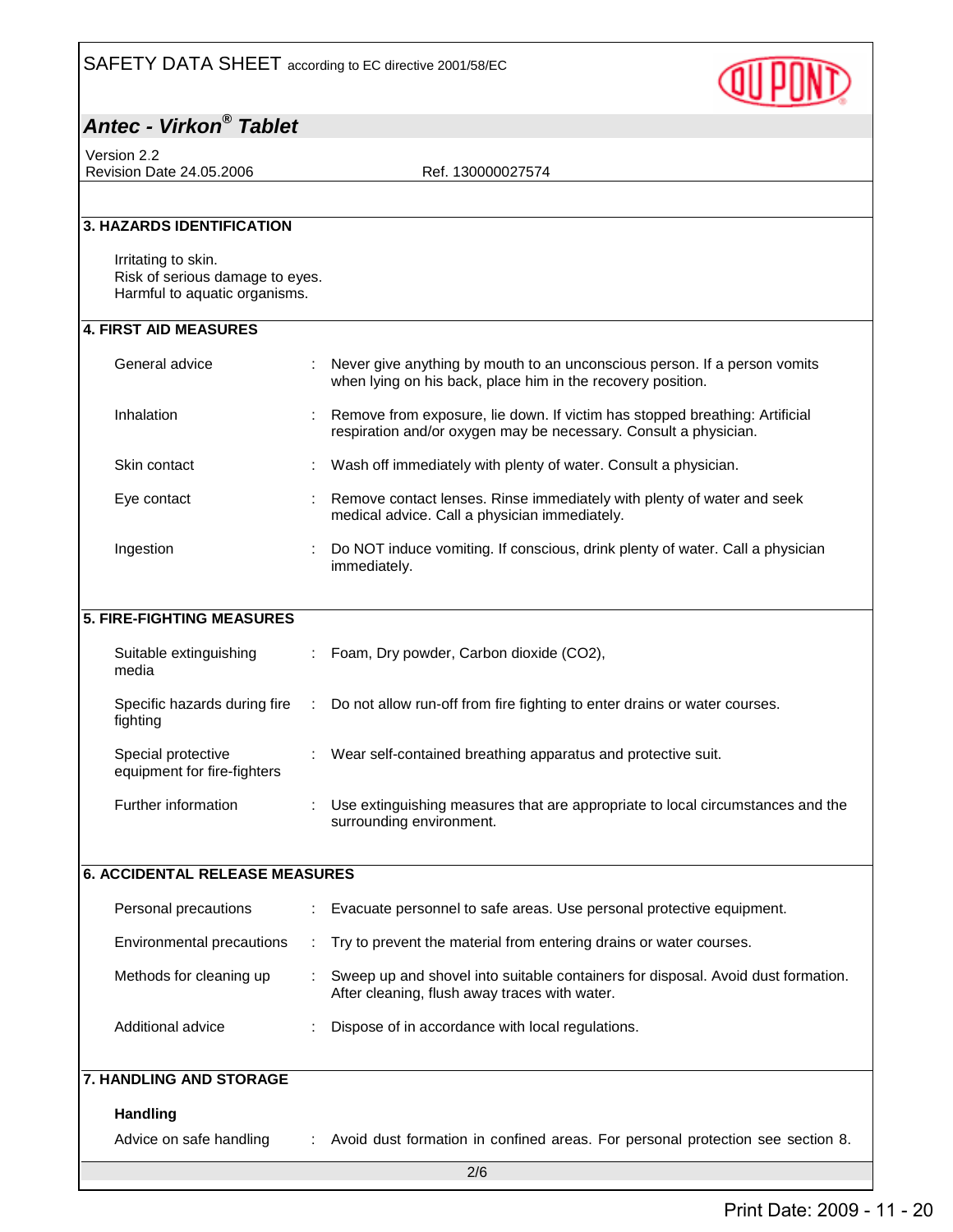

# **Antec - Virkon® Tablet**

| Version 2.2<br>Revision Date 24.05.2006<br>Ref. 130000027574 |                                                                                                                                |  |  |  |  |
|--------------------------------------------------------------|--------------------------------------------------------------------------------------------------------------------------------|--|--|--|--|
|                                                              | Avoid contact with skin and eyes.                                                                                              |  |  |  |  |
|                                                              |                                                                                                                                |  |  |  |  |
| <b>Storage</b>                                               |                                                                                                                                |  |  |  |  |
| Requirements for storage<br>areas and containers             | Protect from contamination. Store in original container. Keep in a dry, cool<br>place.                                         |  |  |  |  |
| Advice on common storage<br>÷                                | Keep away from: Combustible material                                                                                           |  |  |  |  |
| Other data                                                   | Stable under recommended storage conditions.                                                                                   |  |  |  |  |
| 8. EXPOSURE CONTROLS / PERSONAL PROTECTION                   |                                                                                                                                |  |  |  |  |
| <b>Engineering measures</b>                                  |                                                                                                                                |  |  |  |  |
|                                                              | Provide local exhaust ventilation when handling material in bulk.                                                              |  |  |  |  |
| Personal protective equipment                                |                                                                                                                                |  |  |  |  |
| Respiratory protection                                       | When workers are facing concentrations above the exposure limit they must use<br>appropriate certified respirators.            |  |  |  |  |
| Hand protection                                              | Rubber gloves                                                                                                                  |  |  |  |  |
| Eye protection                                               | Tightly fitting safety goggles                                                                                                 |  |  |  |  |
| Skin and body protection                                     | Wear as appropriate: Apron Boots Remove and wash contaminated clothing<br>before re-use.                                       |  |  |  |  |
| Hygiene measures                                             | Wash hands before breaks and immediately after handling the product. Regular<br>cleaning of equipment, work area and clothing. |  |  |  |  |
|                                                              |                                                                                                                                |  |  |  |  |
| 9. PHYSICAL AND CHEMICAL PROPERTIES                          |                                                                                                                                |  |  |  |  |
| Form                                                         | tablet,                                                                                                                        |  |  |  |  |
| Colour                                                       | pink,                                                                                                                          |  |  |  |  |
| Odour                                                        | none,                                                                                                                          |  |  |  |  |
| pH                                                           | $2,5 - 3,0$                                                                                                                    |  |  |  |  |
| Flash point                                                  | does not flash                                                                                                                 |  |  |  |  |
| Water solubility                                             | 65 g/l at 20 °C<br>t.                                                                                                          |  |  |  |  |
| <b>10. STABILITY AND REACTIVITY</b>                          |                                                                                                                                |  |  |  |  |
| Conditions to avoid                                          | : Exposure to moisture.                                                                                                        |  |  |  |  |
| Materials to avoid                                           | : Strong bases, Combustible material                                                                                           |  |  |  |  |
|                                                              |                                                                                                                                |  |  |  |  |

3/6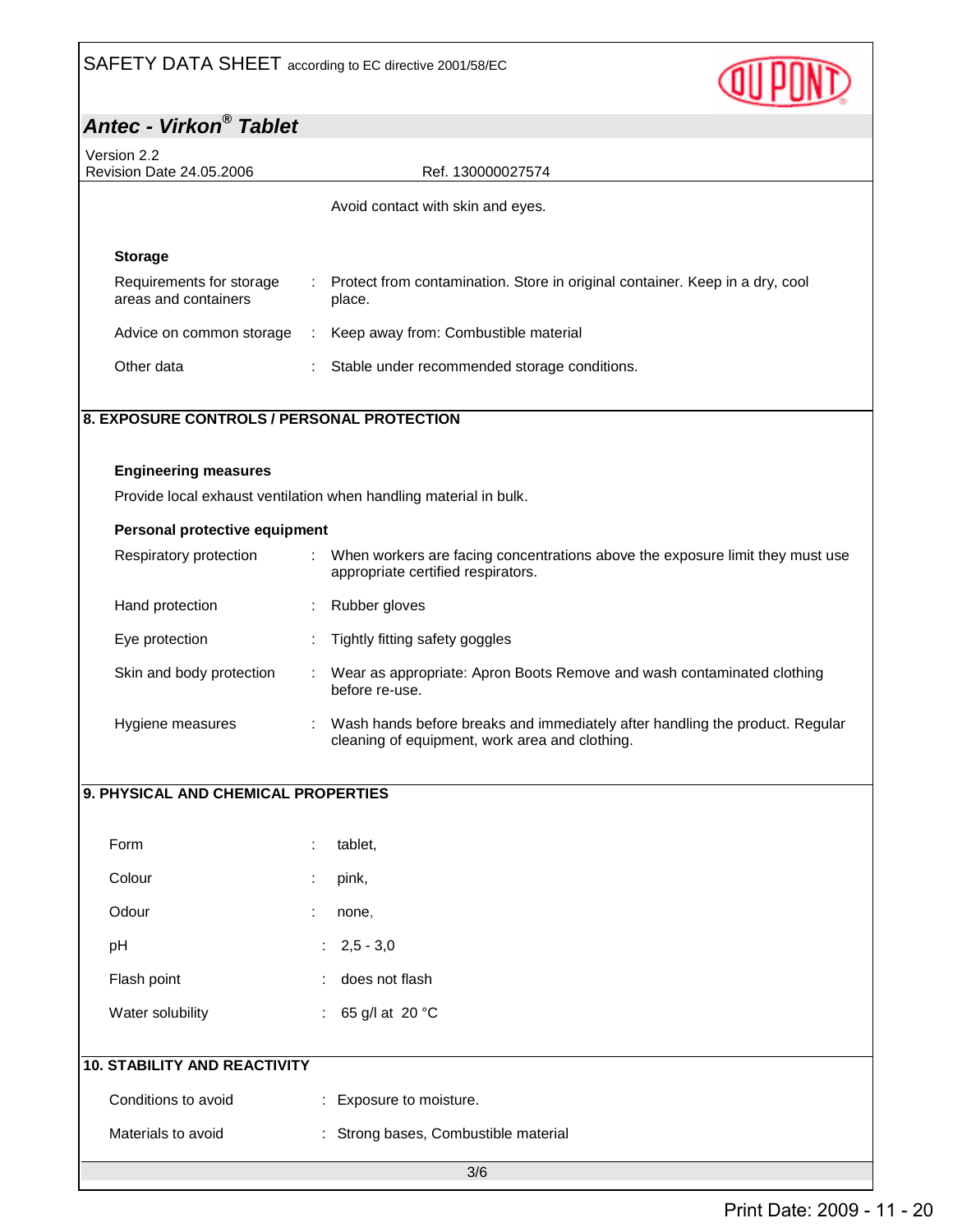

| <b>Antec - Virkon® Tablet</b>                                                             |                                                                                                         |  |  |  |
|-------------------------------------------------------------------------------------------|---------------------------------------------------------------------------------------------------------|--|--|--|
| Version 2.2<br>Revision Date 24.05.2006                                                   | Ref. 130000027574                                                                                       |  |  |  |
| Hazardous decomposition<br>products                                                       | : Sulphur dioxide, chlorine                                                                             |  |  |  |
| <b>11. TOXICOLOGICAL INFORMATION</b>                                                      |                                                                                                         |  |  |  |
| Acute oral toxicity                                                                       | : LD50/ rat: 4 123 mg/kg                                                                                |  |  |  |
| Acute oral toxicity<br>• Pentapotassium<br>bis(peroximonosulphate)<br>bis(sulphate)       | : LD50/ rat : 200 - 2 000 mg/kg                                                                         |  |  |  |
| · Dipotassium<br>peroxodisulphate                                                         | LD50/ rat: 1 100 mg/kg                                                                                  |  |  |  |
| Acute inhalation toxicity                                                                 | : LC50/4 h / rat : 3,7 mg/l<br>Method: aerosol                                                          |  |  |  |
| Acute inhalation toxicity<br>• Pentapotassium<br>bis(peroximonosulphate)<br>bis(sulphate) | : LC50/4 h/rat : $>$ 5 mg/l                                                                             |  |  |  |
| Acute dermal toxicity                                                                     | LD50/ rabbit 2 200 mg/kg                                                                                |  |  |  |
| Acute dermal toxicity<br>· Pentapotassium<br>bis(peroximonosulphate)<br>bis(sulphate)     | LD50/ rat : $> 2000$ mg/kg                                                                              |  |  |  |
| · Dipotassium                                                                             | LD50/rabbit: $> 10000$ mg/kg                                                                            |  |  |  |
| peroxodisulphate<br>Skin irritation                                                       | Moderate skin irritation                                                                                |  |  |  |
| Eye irritation                                                                            | Risk of serious damage to eyes.                                                                         |  |  |  |
| Sensitization                                                                             | Buehler Test guinea pig Result: Animal test did not cause sensitization by skin<br>contact.             |  |  |  |
|                                                                                           | Maximisation Test (GPMT) guinea pig Result: Animal test did not cause<br>sensitization by skin contact. |  |  |  |
| <b>12. ECOLOGICAL INFORMATION</b>                                                         |                                                                                                         |  |  |  |
| Elimination information (persistence and degradability)                                   |                                                                                                         |  |  |  |
| Biodegradability                                                                          | Expected to be biodegradable                                                                            |  |  |  |
| Toxicity to fish<br>· Pentapotassium<br>bis(peroximonosulphate)<br>bis(sulphate)          | LC50 / 96 h/ Oncorhynchus mykiss (rainbow trout) : 53 mg/l                                              |  |  |  |
| 4/6                                                                                       |                                                                                                         |  |  |  |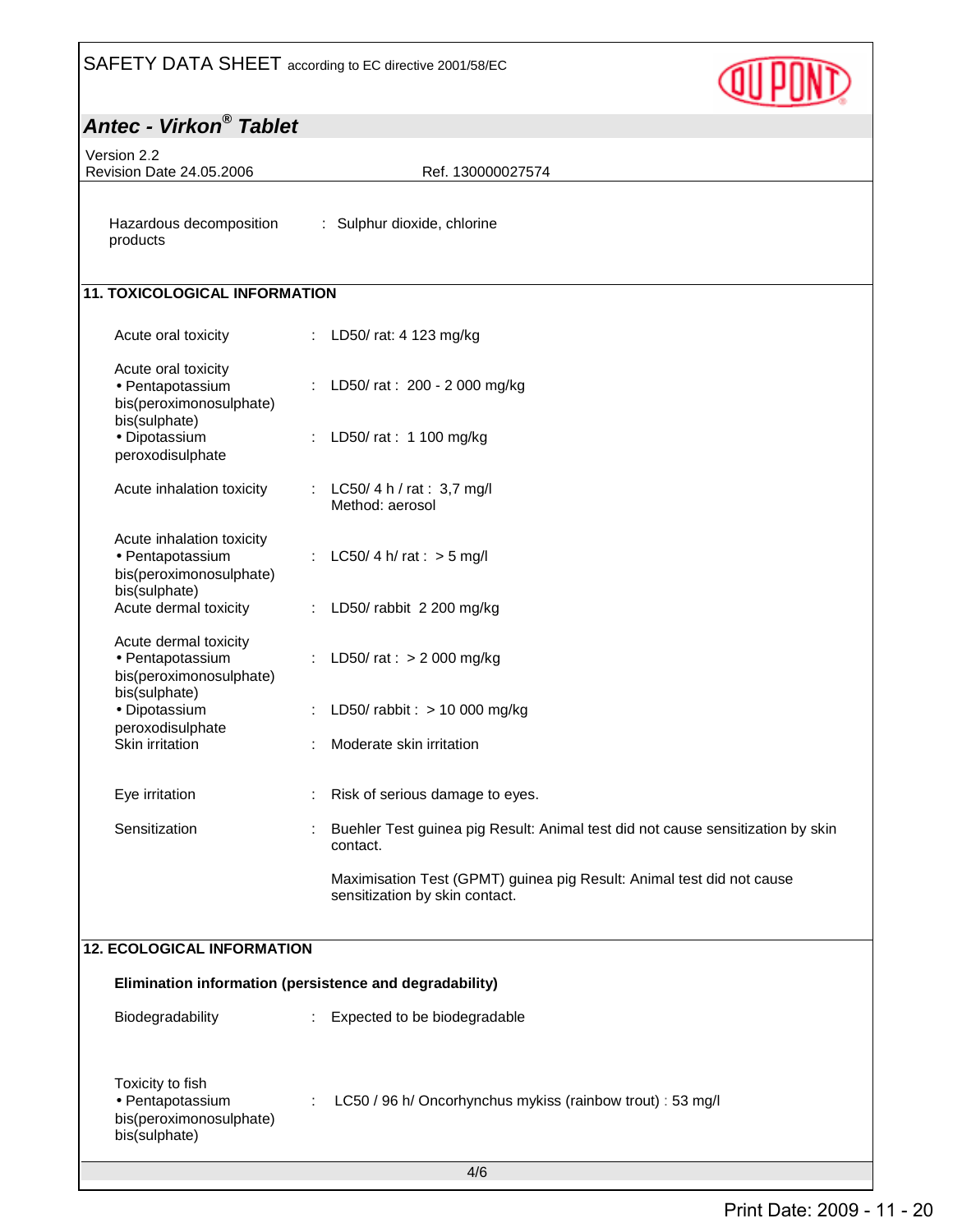

| Antec - Virkon® Tablet                                                                |                                                                                                                                                                                                                                                                                                                             |                                                                                                                                                                                                                          |  |  |  |
|---------------------------------------------------------------------------------------|-----------------------------------------------------------------------------------------------------------------------------------------------------------------------------------------------------------------------------------------------------------------------------------------------------------------------------|--------------------------------------------------------------------------------------------------------------------------------------------------------------------------------------------------------------------------|--|--|--|
| Version 2.2<br>Revision Date 24,05,2006<br>Ref. 130000027574                          |                                                                                                                                                                                                                                                                                                                             |                                                                                                                                                                                                                          |  |  |  |
| Aquatic toxicity<br>• Pentapotassium<br>bis(peroximonosulphate)<br>bis(sulphate)      |                                                                                                                                                                                                                                                                                                                             | / EC50/ 48 h/ Daphnia: 3,5 mg/l                                                                                                                                                                                          |  |  |  |
| <b>13. DISPOSAL CONSIDERATIONS</b>                                                    |                                                                                                                                                                                                                                                                                                                             |                                                                                                                                                                                                                          |  |  |  |
| Product                                                                               |                                                                                                                                                                                                                                                                                                                             | Dispose of as special waste in compliance with local and national regulations.<br>The product should not be allowed to enter drains, water courses or the soil.                                                          |  |  |  |
| Contaminated packaging                                                                |                                                                                                                                                                                                                                                                                                                             | If recycling is not practicable, dispose of in compliance with local regulations.                                                                                                                                        |  |  |  |
| <b>14. TRANSPORT INFORMATION</b>                                                      |                                                                                                                                                                                                                                                                                                                             |                                                                                                                                                                                                                          |  |  |  |
| Further Information                                                                   |                                                                                                                                                                                                                                                                                                                             | Not classified as dangerous in the meaning of transport regulations.                                                                                                                                                     |  |  |  |
| <b>15. REGULATORY INFORMATION</b>                                                     |                                                                                                                                                                                                                                                                                                                             |                                                                                                                                                                                                                          |  |  |  |
| Labelling according to EC Directives                                                  |                                                                                                                                                                                                                                                                                                                             |                                                                                                                                                                                                                          |  |  |  |
| Symbol(s)                                                                             | : Xi                                                                                                                                                                                                                                                                                                                        | Irritant                                                                                                                                                                                                                 |  |  |  |
| R-phrase(s)                                                                           | <b>R38</b><br>R41<br><b>R52</b>                                                                                                                                                                                                                                                                                             | Irritating to skin.<br>Risk of serious damage to eyes.<br>Harmful to aquatic organisms.                                                                                                                                  |  |  |  |
| S-phrase(s)                                                                           | S <sub>2</sub><br>S24/25<br>S26<br>S37/39                                                                                                                                                                                                                                                                                   | Keep out of reach of children.<br>Avoid contact with skin and eyes.<br>In case of contact with eyes, rinse immediately with plenty of<br>water and seek medical advice.<br>Wear suitable gloves and eye/face protection. |  |  |  |
| Sensitising components                                                                | contains:                                                                                                                                                                                                                                                                                                                   | Dipotassium peroxodisulphate<br>May produce an allergic reaction.                                                                                                                                                        |  |  |  |
| <b>16. OTHER INFORMATION</b>                                                          |                                                                                                                                                                                                                                                                                                                             |                                                                                                                                                                                                                          |  |  |  |
| Text of R phrases mentioned in Section 2                                              |                                                                                                                                                                                                                                                                                                                             |                                                                                                                                                                                                                          |  |  |  |
| <b>R8</b><br>R <sub>22</sub><br>R34<br>R36/37/38<br>R36/38<br>R37/38<br>R41<br>R42/43 | Contact with combustible material may cause fire.<br>Harmful if swallowed.<br>Causes burns.<br>Irritating to eyes, respiratory system and skin.<br>Irritating to eyes and skin.<br>Irritating to respiratory system and skin.<br>Risk of serious damage to eyes.<br>May cause sensitization by inhalation and skin contact. |                                                                                                                                                                                                                          |  |  |  |